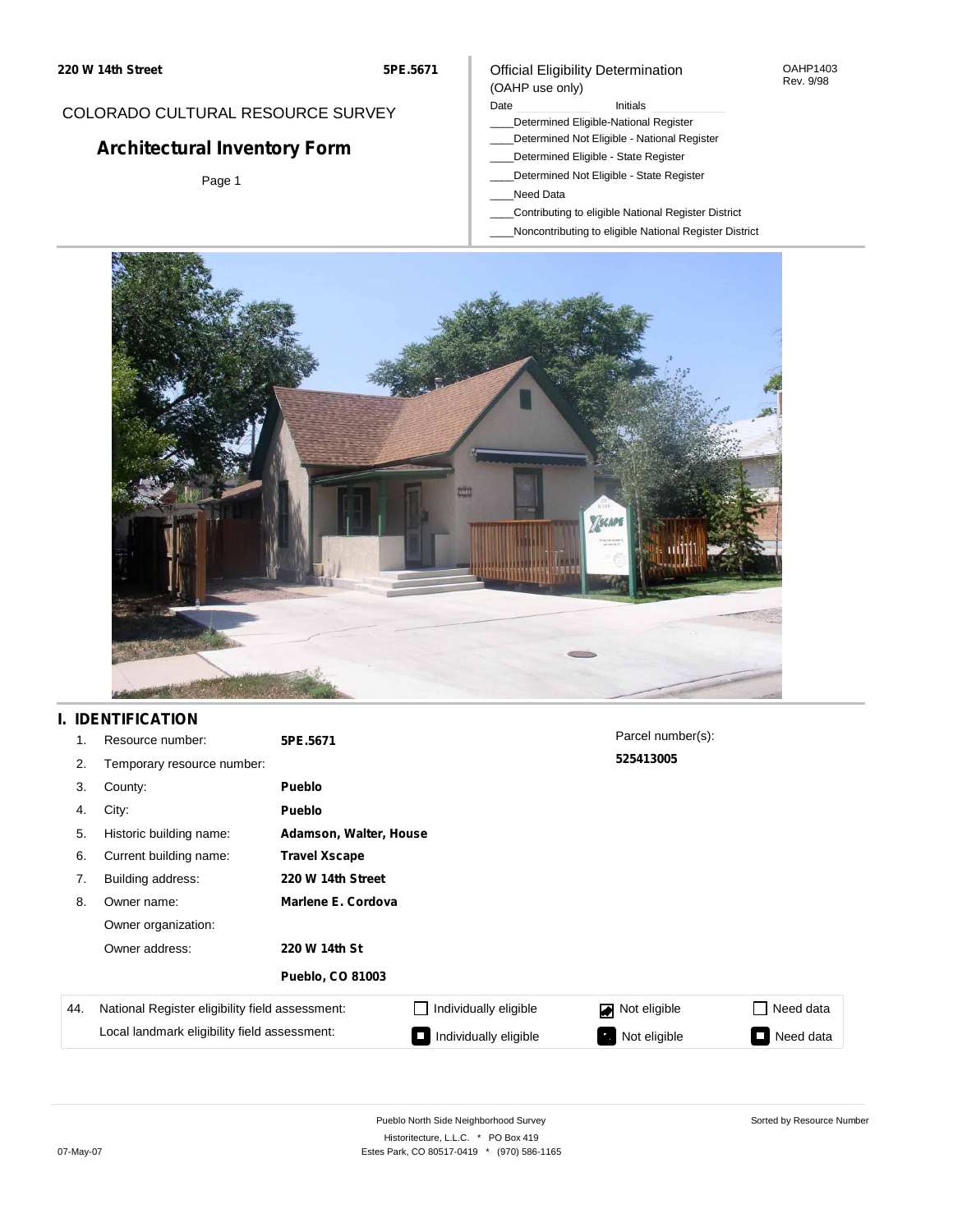Sorted by Resource Number

## **Architectural Inventory Form**

Page 2

## **II. GEOGRAPHIC INFORMATION**

| 9.  | P.M.<br>6th            | Township:                                                    | <b>20S</b>        | 65W<br>Range:     |         |
|-----|------------------------|--------------------------------------------------------------|-------------------|-------------------|---------|
|     | 1/4<br>οf<br><b>NW</b> | NE<br>of NE<br>1/4                                           | 1/4<br>of<br>- SE | of Section<br>1/4 | 25      |
| 10. | UTM reference zone:    | 13                                                           |                   |                   |         |
|     | Easting:               | 534180                                                       |                   | Northing:         | 4236735 |
| 11. | USGS quad name:        | <b>Northeast Pueblo</b>                                      |                   | Scale:            | 7.5     |
|     | Year:                  | 1961 (Photorevised 1970 and<br>1974)                         |                   |                   |         |
| 12. | $Lot(s)$ :             | West 40 feet of Lot 6 and the east 4 feet of Lot 7; Block 10 |                   |                   |         |
|     | Addition:              | <b>County Addition</b>                                       |                   | Year of addition: | 1869    |

13. Boundary description and justification:

The boundary, as described above, contains but does not exceed the land historically associated with this property.

Metes and bounds exist:

П

## **III. ARCHITECTURAL DESCRIPTION**

| 14. | Building plan (footprint, shape):    | <b>Irregular Plan</b>                |                       |
|-----|--------------------------------------|--------------------------------------|-----------------------|
|     | Other building plan descriptions:    |                                      |                       |
| 15. | Dimensions in feet (length x width): | 1,223 square feet                    |                       |
| 16. | Number of stories:                   | 1                                    |                       |
| 17. | Primary external wall material(s):   | <b>Stucco</b>                        | Other wall materials: |
|     |                                      |                                      |                       |
| 18. | Roof configuration:                  | <b>Gabled Roof/Cross Gabled Roof</b> |                       |
|     | Other roof configurations:           |                                      |                       |
| 19. | Primary external roof material:      | <b>Asphalt Roof/Composition Roof</b> |                       |
|     | Other roof materials:                |                                      |                       |
| 20. | Special features:                    | Fence                                |                       |
|     |                                      | Porch                                |                       |

#### 21. General architectural description:

Oriented to the north, this house appears to rest on a concrete foundation. An enclosed, basement stairwell descends from south to north, providing access to a doorway in the south end of the west elevation. Cream-tinted stucco clads the exterior **walls. Windows are 1-over-1-light, double-hung sash, with green-painted wood frames and surrounds. A 1-beside-1-light,** sliding-sash window, with an aluminum frame, opens in the rear (south) elevation. A hipped-roof porch fills the inside (northeast-facing) corner of the house. It has a concrete floor and stucco-covered kneewalls. Green-painted, square, wood supports, with chamfered edges, brace the porch roof. A 3-step concrete stoop approaches the porch on its north end. Two doorways open onto the porch. The principal doorway opens in the north face of the inside corner. It hosts a green-pained, 2panel, 2-light, metal door, opening behind a green-painted, aluminum-frame storm door. The other doorway opens in the east face. It hosts a 1-panel, 1-light, glass-in-wood-frame door, with a protruding top and locking rail and wreath-swag in the panel. A wood deck extends northward from the center of the façade. Above it is a retractable, green canvas awning. Another doorway opens near the center of the rear (south) elevation. A single-step concrete stoop approaches it. Brown asphalt singles cover the cross-gabled main roof and all other roof surfaces. Green-painted wood soffit and fascia, with protruding cornice, box the **eaves.**

22. Architectural style:

**No Style**

Other architectural styles:

Pueblo North Side Neighborhood Survey Historitecture, L.L.C. \* PO Box 419 07-May-07 **Estes Park, CO 80517-0419** \* (970) 586-1165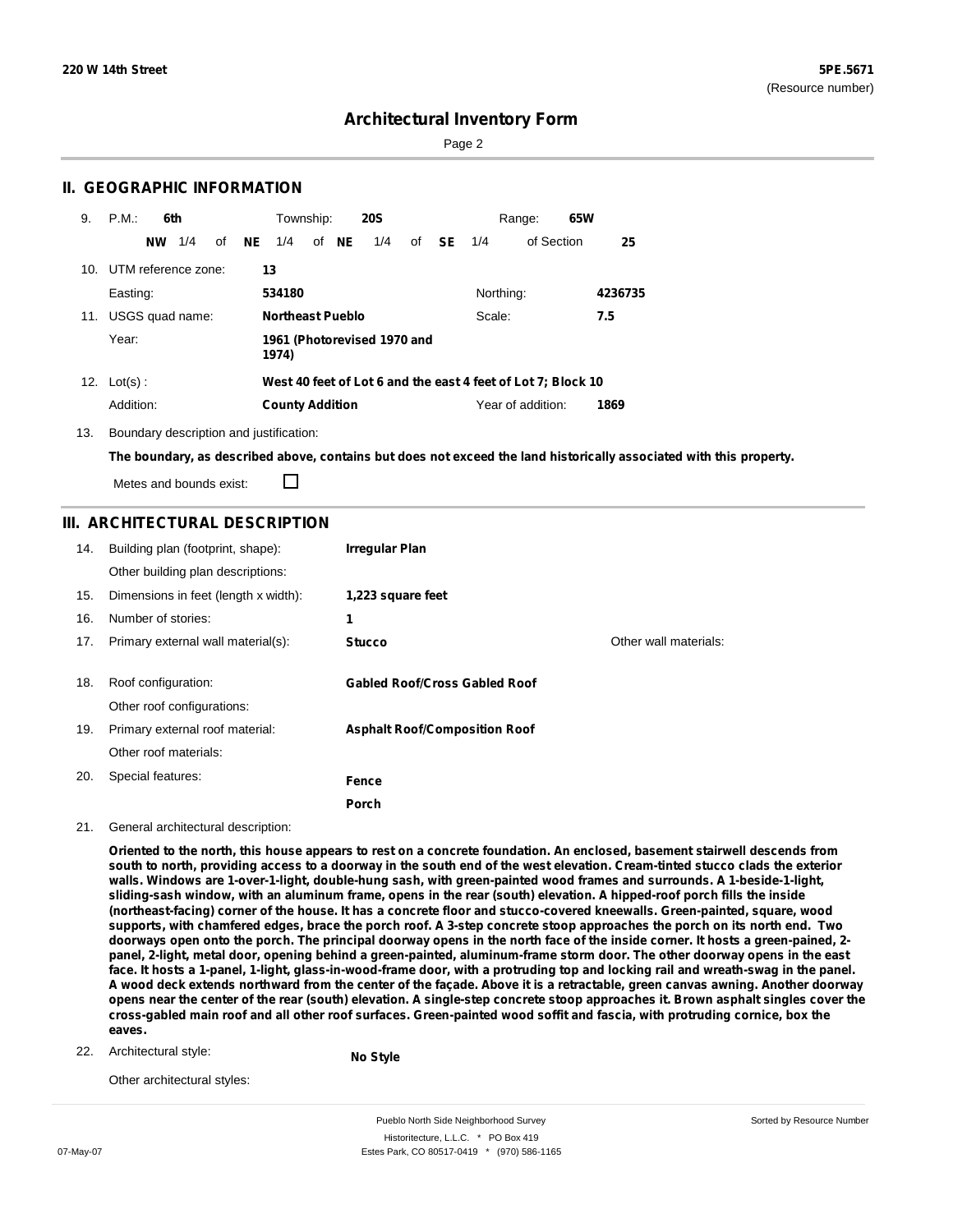Page 3

#### Building type:

23. Landscape or special setting features:

This property is located on terrain sloping downward from north to south, with an elevation of around 4,700 feet above mean sea level. The neighborhood features modest, one- and two-story houses and commercial buildings, with some residential and medical-related buildings towering many stories above the rest of the landscape. Setbacks from West 14th Street are generally the same on this block. This property is situated on the south side of West 14th Street, between 118 West 14th Street to the east and 1318 Court Street to the west. Gravel covers the strip separating the sidewalk from the street and all of the back yard. A planted-grass yard, with mature landscaping, covers the front yard. Running from West 12th Street to the northeast corner of **the house is a concrete driveway, and a chain-link fence runs along the western edge of the lot.**

#### 24. Associated buildings, features or objects:

| 1: | Type:     | Garage                                                                                                                                                                                                                                                                                                                                                                                                                                                                                                                                                       |
|----|-----------|--------------------------------------------------------------------------------------------------------------------------------------------------------------------------------------------------------------------------------------------------------------------------------------------------------------------------------------------------------------------------------------------------------------------------------------------------------------------------------------------------------------------------------------------------------------|
|    | Describe: | A single-car garage is located behind (south of) the house, parallel to an east-west-oriented<br>alley. Oriented to the west, the building rests on a concrete slab. Cream stucco clads the<br>exterior walls. Dominating the west elevation, south of center, is a blue-painted, sliding<br>beadboard door, opening on a steel runner. The south elevation hosts a pair of 12-light hopper<br>windows, largely boarded shut from the inside. Brown asphalt shingles cover the<br>asymmetrical, front-gabled roof, and the building lacks overhanging eaves. |

#### **IV. ARCHITECTURAL HISTORY**

| 25. | Date of Construction:  | Estimate:                                                                                                                                               | 1890 | Actual:                                                                                       |
|-----|------------------------|---------------------------------------------------------------------------------------------------------------------------------------------------------|------|-----------------------------------------------------------------------------------------------|
|     | Source of Information: | Sanborn Fire Insurance Maps (for Pueblo, Colorado). New York: Sanborn Map and<br>Publishing Co., 1883, 1886, 1889, 1893, 1904-05, 1904-51, and 1904-52. |      |                                                                                               |
|     |                        | Co. consulted 1886 through 2003.                                                                                                                        |      | Pueblo City Directory. Pueblo, Co.; Salt Lake City; Kansas City, Mo.; and others: R.L. Polk & |
| 26. | Architect:             | unknown                                                                                                                                                 |      |                                                                                               |
|     | Source of information: |                                                                                                                                                         |      |                                                                                               |
| 27. | Builder:               | unknown                                                                                                                                                 |      |                                                                                               |
|     | Source of information: |                                                                                                                                                         |      |                                                                                               |
| 28. | Original Owner:        | unknown                                                                                                                                                 |      |                                                                                               |
|     | Source of information: |                                                                                                                                                         |      |                                                                                               |

29. Construction history:

According to Pueblo County Tax Assessor records, this building was constructed in 1903. However it appears on an 1893 Sanborn map, and city directory listings for this address date to 1890, suggesting a circa 1890 date of construction. The building was originally constructed as a small, cross-shaped plan, nearly identical to 118 West 14th Street to east. By 1893, the house gained a large addition to the rear (south) elevation. More additions were made to the southeast- and northwest-facing inside corners, but their dates of construction are uncertain. The stucco wall cladding and deck are more recent alterations, **dating to after 1990.**

30. Location: **original** Date of move(s):

### **V. HISTORICAL ASSOCIATIONS**

- 31. Original use(s): **Single Dwelling**
- 32. Intermediate use(s): **Single Dwelling**
- 33. Current use(s): **Business**
- **Residence, Travel Agency** Site type(s): 34.
- 35. Historical background:

The first owner and resident of this house, constructed around 1890, is unclear. However, by 1900, the residents were Walter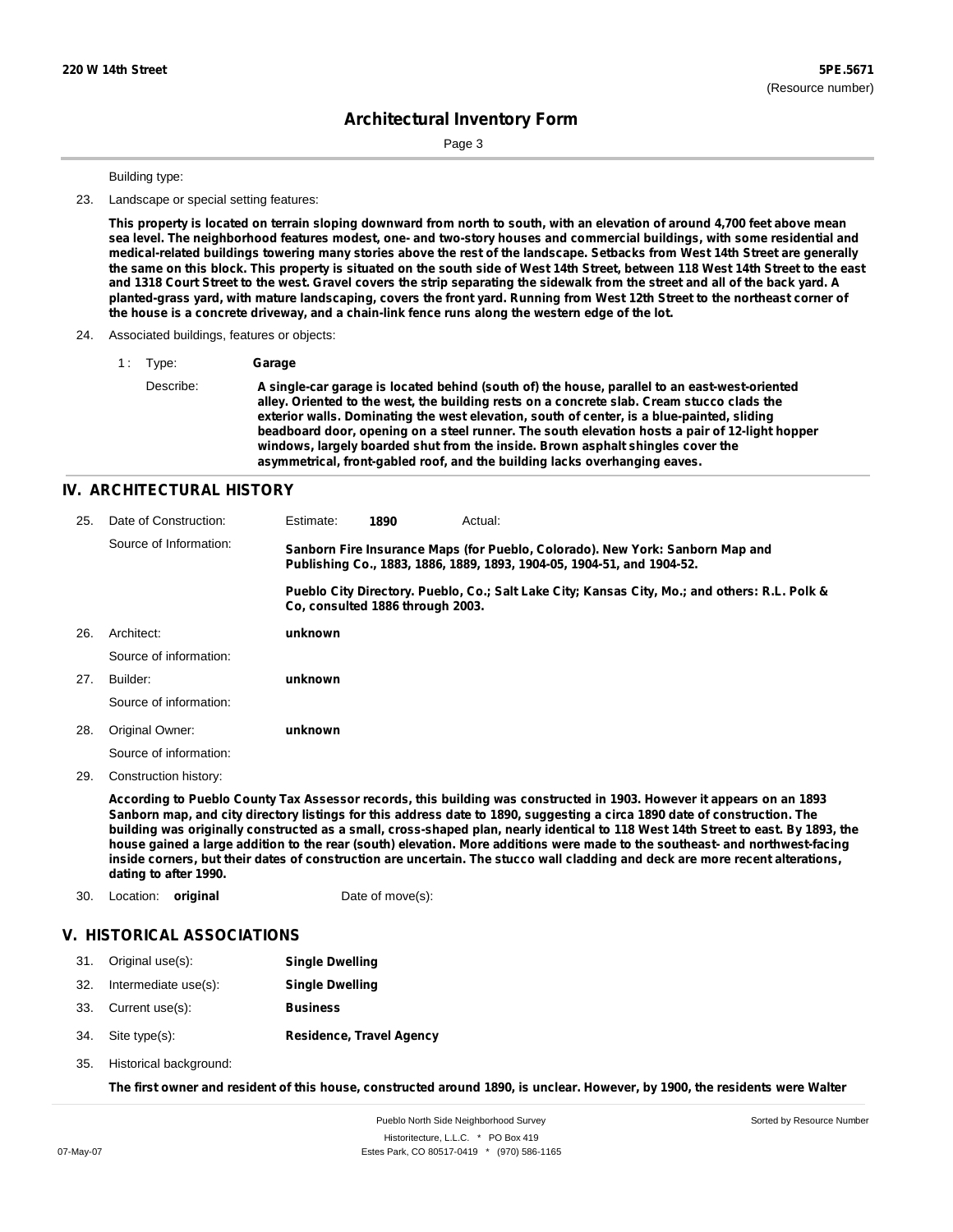Page 4

and Stella Adamson. Walter was born in England in February 1850. His wife, Stella, was also born in England, in March 1847. **Walter Adamson was foreman of the Standard Fire Brick Company in Pueblo.**

By 1909, the resident was Andrew W. Gardener, an agent dealing in real estate, loans, rentals, and insurance. Following him **here, in 1914. was W.M. Crey.**

Around 1919, the resident was Fred E. Sisson, who the Pueblo Chieftain newspaper called "one of the most prominent and best known men in southern Colorado." He was born around 1861 and came to Pueblo in 1899 from Durango, as an employee of the American Smelting & Refining Company. Sisson worked for this firm for more than 30 years. After that, he was registrar and receiver at the Pueblo land office. With his wife, Agnes, Fred Sisson had a daughter, Mrs. George McCarthy, who lived in the house immediately east, at 218 West 14th Street (5PE.5670). The Sissons remained here until before 1925. Fred Sisson died on **November 5, 1926.**

William L. Slaten purchased this property around 1925 and remained here for at least a decade. In 1940, the owner and resident was Percy H. Low, who remained here until his death nearly 30 years later. He was born on March 14, 1890, in Silver Cliff, Colorado. He came to Pueblo in 1924 and worked for the CF&I Steel Corporation. With his wife, Berta L. Low, Percy Low had a daughter, Jean Marie Hussong, Berta died on June 10, 1968, and Percy in this house on January 29, 1979. Their daughter, Jean Marie Hussong, retained ownership of the property until 1999, when she sold it to Crown Property Investments. Donald L. and Marlene E. Cordova purchased the house and lot from Crown Property Investments a few months later in 1999. Donald Cordova quit claimed his ownership to Marlene Cordova, the current owner, in 2003. Currently, the property houses the offices of the **"Travel Xscape" travel agency.**

36. Sources of information:

**Pueblo County Office of Tax Assessor. Property information card [internet].**

**Pueblo City Directory. Pueblo, Co.; Salt Lake City; Kansas City, Mo.; and others: R.L. Polk & Co, consulted 1886 through 2003.**

**Sanborn Fire Insurance Maps (for Pueblo, Colorado). New York: Sanborn Map and Publishing Co., 1883, 1886, 1889, 1893, 1904-05, 1904-51, and 1904-52.**

**U.S. Census of 1900. Ward 1, Pueblo, Pueblo County, Colorado. Series T623, roll 128, p. 22.**

**"F.E. Sisson Succumbs Suddenly Friday Night." Pueblo Chieftain, 6 November 1926, p. 1.**

**"Percy H. Low" [obituary]. Pueblo Chieftain, 30 January 1979, p. 4B.**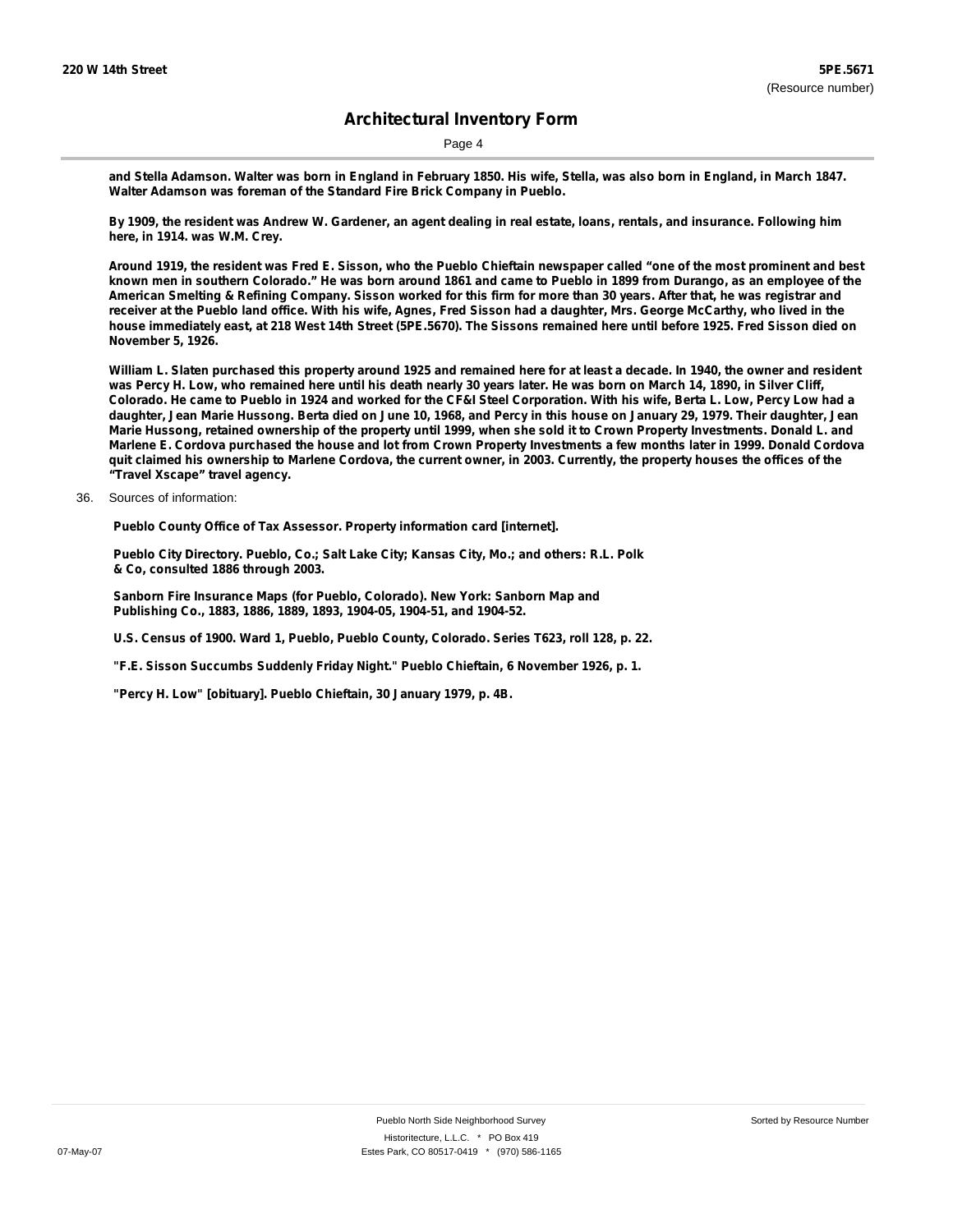Sorted by Resource Number

# **Architectural Inventory Form**

Page 5

|                                               | <b>VI. SIGNIFICANCE</b>                                                                                                                                                                        |  |  |
|-----------------------------------------------|------------------------------------------------------------------------------------------------------------------------------------------------------------------------------------------------|--|--|
| 37.                                           | Local landmark designation:<br>Yes $\Box$<br>No.<br>$\mathbf{F}_{\mathbf{r}}$                                                                                                                  |  |  |
|                                               | Designation authority:                                                                                                                                                                         |  |  |
|                                               | Date of designation:                                                                                                                                                                           |  |  |
| 38.<br>Applicable National Register criteria: |                                                                                                                                                                                                |  |  |
|                                               |                                                                                                                                                                                                |  |  |
|                                               | A. Associated with events that have made a significant contribution to the broad pattern of our history.<br>B. Associated with the lives of persons significant in our past.<br>$\blacksquare$ |  |  |
|                                               | C. Embodies the distinctive characteristics of a type, period, or method of construction, or represents the work<br>П                                                                          |  |  |
|                                               | of a master, or that possess high artistic values, or represents a significant and distinguished entity whose<br>components may lack individual distinction.                                   |  |  |
|                                               | D. Has yielded, or may be likely to yield, information important in history or prehistory.                                                                                                     |  |  |
|                                               | Qualifies under Criteria Considerations A through G (see manual).<br>$\sim$                                                                                                                    |  |  |
|                                               | Does not meet any of the above National Register criteria.<br>₩                                                                                                                                |  |  |
|                                               | <b>Pueblo Standards for Designation:</b>                                                                                                                                                       |  |  |
|                                               | 1a. History                                                                                                                                                                                    |  |  |
|                                               | $\overline{\mathbf{r}}_1$<br>Have direct association with the historical development of the city, state, or nation; or                                                                         |  |  |
|                                               | <u>1b. History</u>                                                                                                                                                                             |  |  |
|                                               | Be the site of a significant historic event; or<br>$\overline{\phantom{a}}$                                                                                                                    |  |  |
|                                               | 1c. History                                                                                                                                                                                    |  |  |
|                                               | Have direct and substantial association with a person or group of persons who had influence on society.<br>$\overline{\phantom{a}}$                                                            |  |  |
|                                               | 2a. Architecture<br>Embody distinguishing characteristics of an architectural style or type; or                                                                                                |  |  |
|                                               | $\Box$<br>2b. Architecture                                                                                                                                                                     |  |  |
|                                               | Be a significant example of the work of a recognized architect or master builder, or<br>$\Box$                                                                                                 |  |  |
|                                               | 2c. Architecture                                                                                                                                                                               |  |  |
|                                               | Contain elements of architectural design, engineering, materials, craftsmanship, or artistic merit which represent a<br>$\Box$<br>significant or influential innovation;                       |  |  |
|                                               | 2d. Architecture                                                                                                                                                                               |  |  |
|                                               | Portray the environment of a group of people or physical development of an area of the city in an era of history<br>$\Box$<br>characterized by a distinctive architectural style.              |  |  |
|                                               | 3a. Geography                                                                                                                                                                                  |  |  |
|                                               | Have a prominent location or be an established, familiar, and orienting visual feature of the contemporary city, or                                                                            |  |  |
|                                               | 3b. Geography                                                                                                                                                                                  |  |  |
|                                               | Promote understanding and appreciation of Pueblo's environment by means of distinctive physical characteristics<br>or rarity; or                                                               |  |  |
|                                               | 3c. Geography                                                                                                                                                                                  |  |  |
|                                               | Make a special contribution to Pueblo's distinctive character.<br>$\overline{\phantom{a}}$                                                                                                     |  |  |
|                                               | <b>Not Applicable</b>                                                                                                                                                                          |  |  |
|                                               | Does not meet any of the above Pueblo landmark criteria.<br>$\overline{\phantom{a}}$                                                                                                           |  |  |
| 39.                                           | Area(s) of Significance:<br><b>Not Applicable</b>                                                                                                                                              |  |  |
| 40.                                           | Period of Significance:<br>n/a                                                                                                                                                                 |  |  |
| 41.                                           | Level of significance:<br>National:<br>State<br>Local<br>$\mathcal{L}_{\mathcal{A}}$<br>$\Box$                                                                                                 |  |  |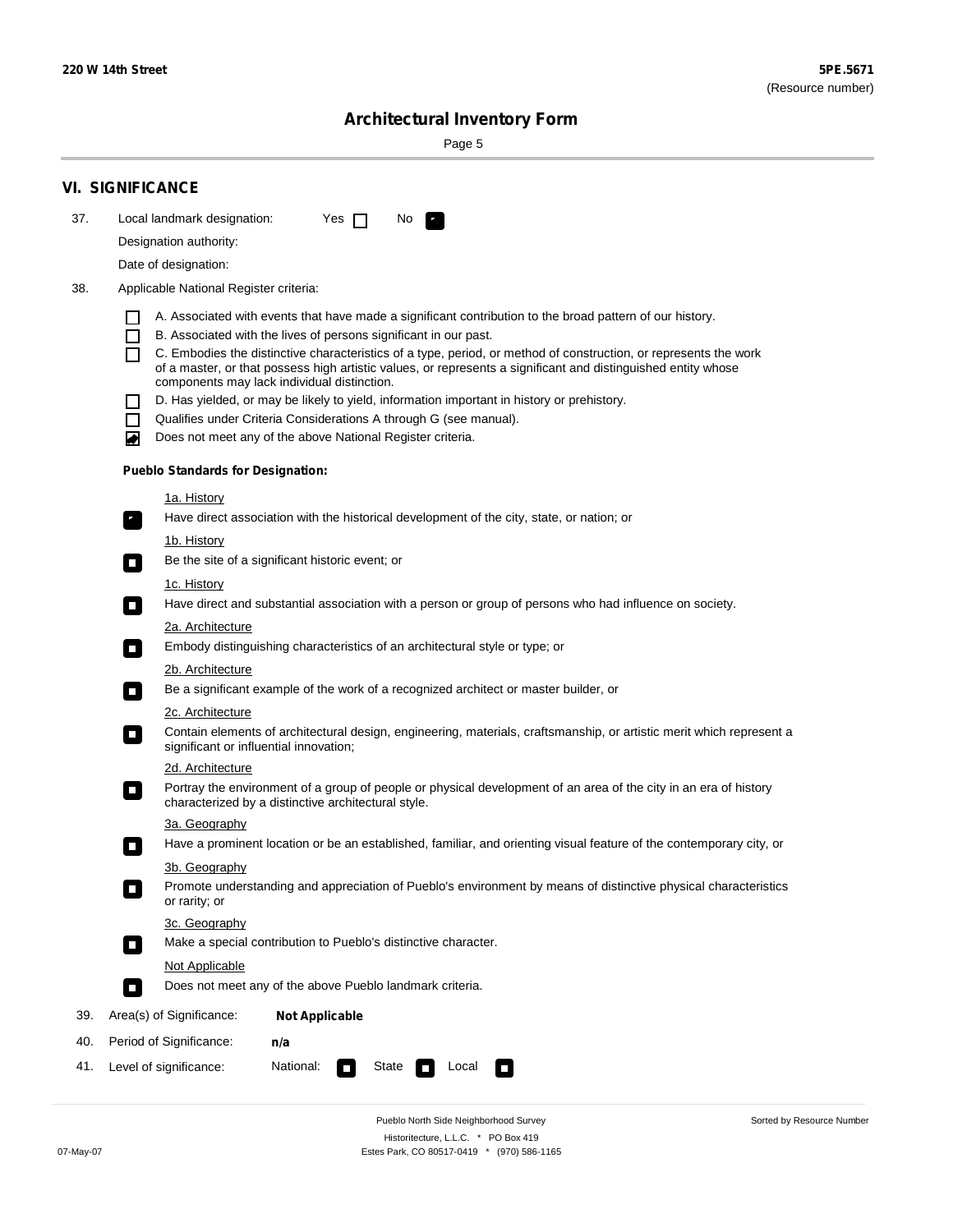Page 6

#### 42. Statement of significance:

This property is historically significant under Pueblo Local Landmark criterion 1A for its association with the development of **Pueblo's North Side Neighborhood, when more architecturally sophisticated buildings joined the smaller, plainer dwellings** originally constructed here. While this property was also associated with Fred E. Sisson, a prominent Pueblo resident, he lived here only briefly, and the property does not appear to have contributed to the historical development of that individual. Moreover, the levels of architectural and historical significance, combined with physical integrity, are not to the extent that this property would qualify for individual listing in the National Register of Historic Places, the Colorado State Register of Historic Properties, or as a City of Pueblo Landmark. It is, nonetheless, a contributing resource within any potential historic **district.**

43. Assessment of historic physical integrity related to significance:

Constructed around 1890, this house exhibits a moderate level of physical integrity relative to the seven aspects of integrity as defined by the National Park Service and the Colorado Historical Society: location, setting, design, materials, **workmanship, feeling, and association. Additions, newer wall cladding, and enclosed window openings have removed or concealed some character-defining features. However, the building preserves enough character-defining features to suggest** its original architectural style. This property retains sufficient physical integrity to convey its architectural and historical **significance.**

### **VII. NATIONAL REGISTER ELIGIBILITY ASSESSMENT**

Individually eligible **Not eligible** Not eligible Need data 44. National Register eligibility field assessment: Local landmark eligibility field assessment: **Individually eligible Not eligible** Not eligible **Need data** No<sub>D</sub> ◚ 45. Is there National Register district potential? Yes Discuss: **Pueblo's North Side Neighborhood represents the evolution of the city's professional middle and upper**

**classes. Its diversity of architectural styles and forms directly represents the city's changing economic and cultural climates. As well, the neighborhood is distinctive because it appears to have evolved independently of the area's dominant industry, steel manufacturing.**

> Yes Yes

No

 $No$   $N/A$   $n$ 

 $N/A$ 

If there is National Register district potential, is this building contributing:

46. If the building is in existing National Register district, is it contributing:

### **VIII. RECORDING INFORMATION**

| 47. | Photograph numbers): | <b>CD-ROM Photo Disc: North Side Photos</b><br>File Name(s): 14thstw220                                                       |
|-----|----------------------|-------------------------------------------------------------------------------------------------------------------------------|
|     | Negatives filed at:  | <b>Special Collections</b><br><b>Robert Hoag Rawlings Public Library</b><br>100 East Abriendo Avenue<br>Pueblo, CO 81004-4290 |
| 48. | Report title:        | <b>Pueblo North Side Neighborhood Survey</b>                                                                                  |
| 49. | $Date(s)$ :          | 07/12/05                                                                                                                      |
| 50. | Recorder(s):         | <b>Adam Thomas</b>                                                                                                            |
| 51. | Organization:        | Historitecture, L.L.C.                                                                                                        |
| 52. | Address:             | <b>PO Box 419</b>                                                                                                             |
|     |                      | Estes Park, CO 80517-0419                                                                                                     |
| 53. | Phone number(s):     | (970) 586-1165                                                                                                                |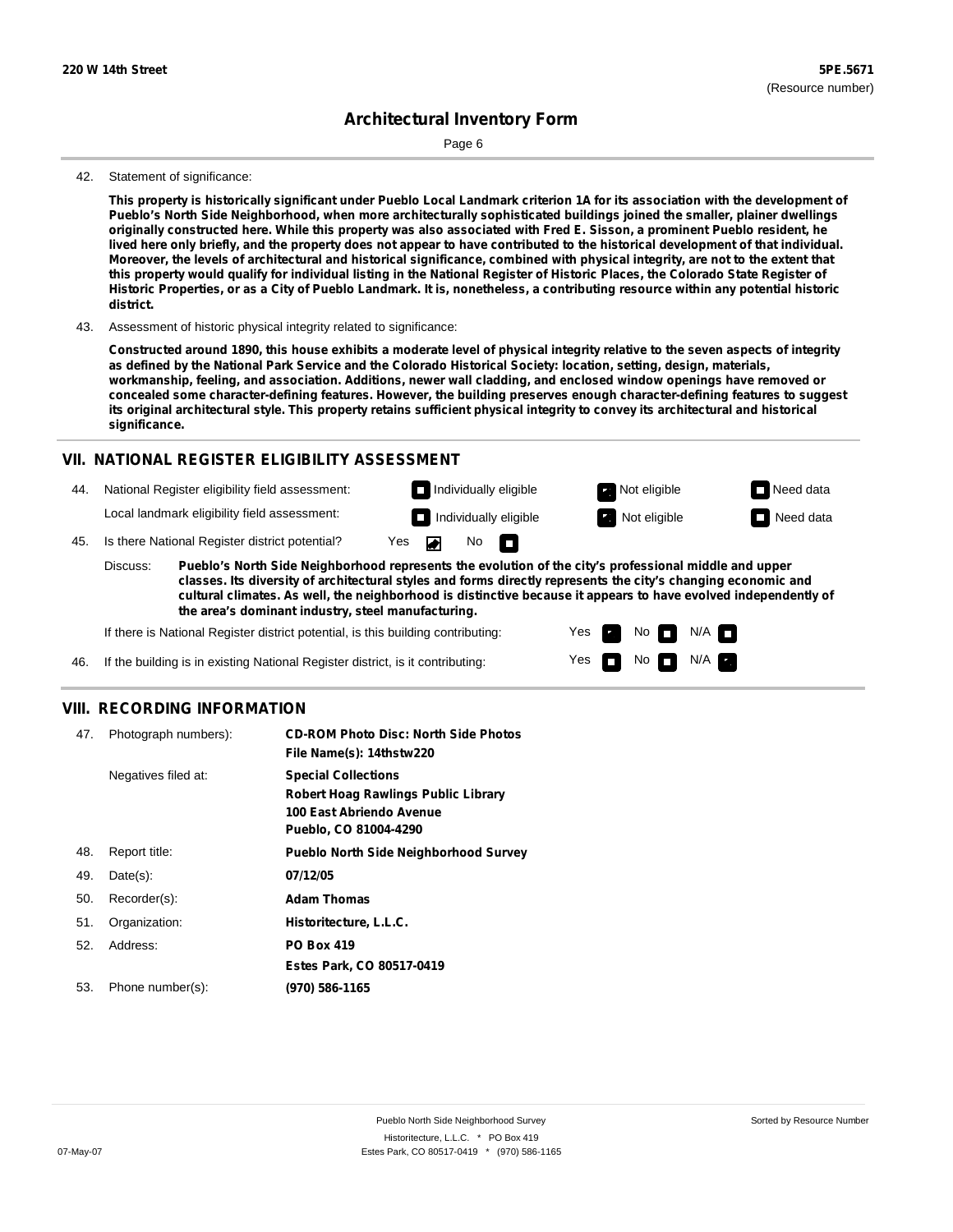

Page 7